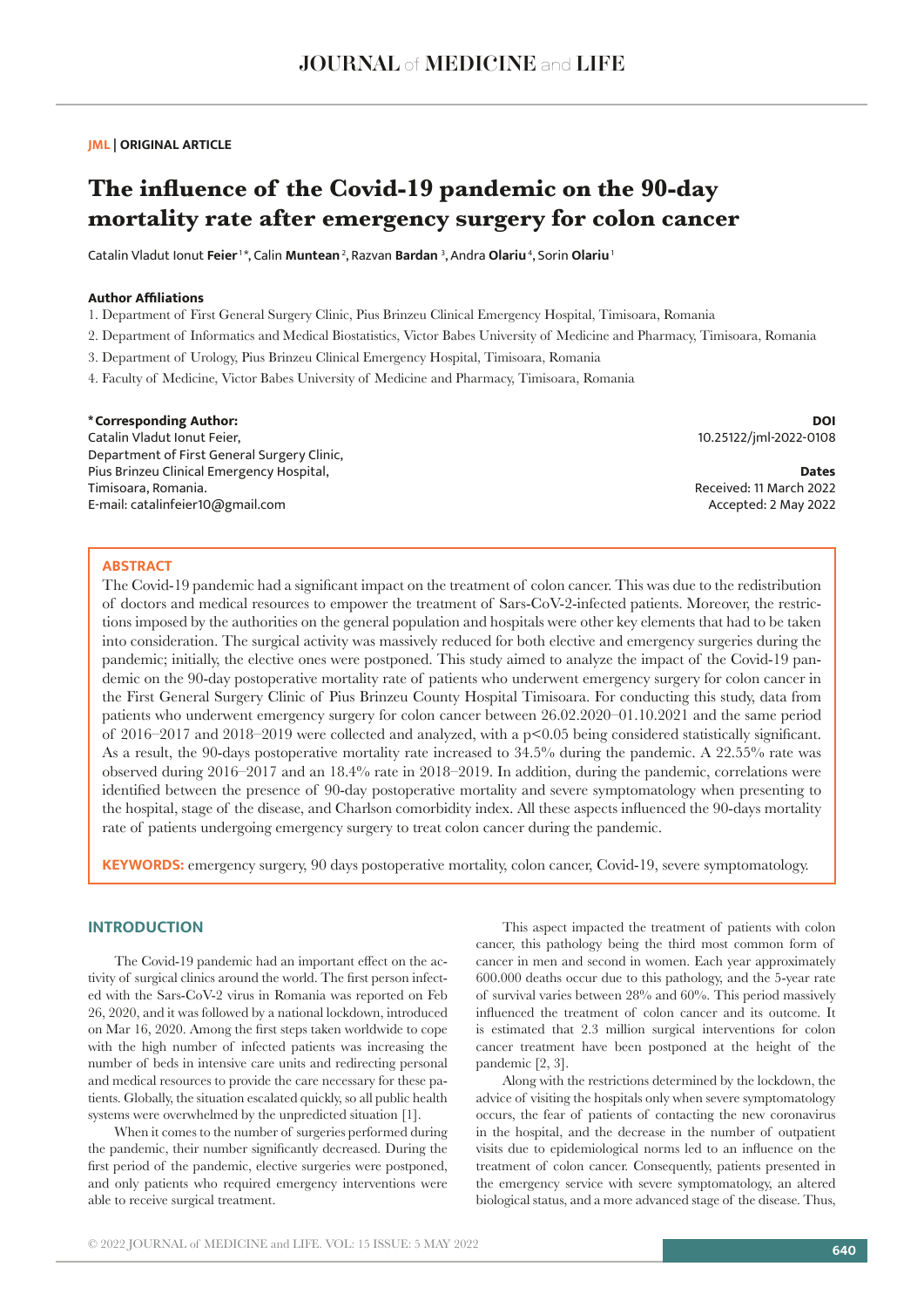the 90 days postoperative mortality was influenced by these parameters and by the limitations of the medical services (their attention mainly being directed to the treatment of Covid-19 patients) [4].

The aim of this study was to investigate the 90-day postoperative mortality rate during the pandemic for patients who underwent emergency surgery for colon cancer treatment and its association with different parameters, all of these compared to the previous periods. The focus was on how the pandemic affected this parameter and not on how the Covid-19 infection could have influenced this outcome.

### **MATERIAL AND METHODS**

This study included patients who underwent emergency surgery for colon cancer treatment. The patients taken into consideration were treated at the First General Surgery Clinic of the Pius Brinzeu Clinical Emergency County Hospital of Timisoara (this clinic is one of the 3 General Surgery Clinics of the hospital).

The investigated periods were between 26.02.2020 to 01.10.2021 and the same period from the previous years: 2016–2017 and 2018–2019. There were several inclusion criteria for data selection: patients undergoing emergency surgery for colon cancer in the mentioned time intervals, a primary tumor localization varying from cecum to recto-sigmoid junction. During the pandemic, several criteria were added: the patients did not present any specific symptoms for Covid-19 for seven days prior to presentation, lack of a Sars-CoV-2 infection, no history of Covid-19 infection, no Covid-19 infection 90 days postoperative, and a negative RT-PCR result test in the first 24 hours from admission. Regarding the exclusion criteria: patients who underwent elective surgeries outside the mentioned periods, patients with primary tumor located at another level than the one mentioned, patients with Covid-19 at the moment of presentation to the hospital, a history of Covid-19, patients who developed Covid-19 during the 90 days postoperative, and patients with an RT-PCR positive test result.

In order to conduct this study, several parameters of the patients who underwent emergency surgery for colon cancer in the mentioned periods were taken into consideration. We assessed data on year and month of intervention, age, gender, rural or urban origin, presence of 90 days postoperative mortality, presence of severe symptomatology (such as abdominal pain, emesis, reduced flatulence, and hemorrhage of the lower digestive tract), blood transfusions received, postoperative intensive care necessity, presence of other comorbidities (evaluated with the help of Charlson index), the stage of the disease.

The statistical analysis was performed with the IBM SPSS statistic program. The statistical results were considered significant at a  $p<0.05$ . For numerical data, central tendency parameters (average, mode, median) and dispersion parameters (standard deviation) were studied. Moreover, statistical tests were applied to show statistically significant differences. Frequency tables were used for categorical data. Chi-square test and correlations between the presence of 90 days of postoperative mortality and different variables from the study were obtained.

# **RESULTS**

Data from 118 patients who underwent emergency surgery for colon cancer treatment during the pandemic (26.02.2020– 01.10.2021) and the same period from 2016–2017 and 2018– 2019 were analyzed. The number of patients during the three periods of time is presented in Table 1.

| Table 1. Distribution of patients during the 3 periods of time. |                                     |    |    |  |  |
|-----------------------------------------------------------------|-------------------------------------|----|----|--|--|
|                                                                 | 2018-2019<br>2016-2017<br>2020-2021 |    |    |  |  |
| <b>Emergency</b><br>surgery                                     | 40                                  | 49 | 29 |  |  |

Of the total of 118 patients, 61 were male (51.69%), and 57 were female (48.3%), with an average age of 66.74 (minimum 26 and maximum 97) and a standard deviation of 11.63 years. 77 (65.25%) came from urban areas, and 41 from rural areas (34.75%).

The number of patients who underwent emergency surgery decreased to 40.81% during the pandemic compared to the 2018–2019 period and 27.5% compared to 2016–2017.

The distribution of patients who presented 90 days postoperative mortality during the 3 periods of time is presented in Table 2.

| Table 2. Distribution of patients with 90 days postoperative<br>mortality. |           |           |                 |
|----------------------------------------------------------------------------|-----------|-----------|-----------------|
|                                                                            | 2016-2017 | 2018-2019 | 2020-2021       |
| <b>Emergency</b><br>surgery                                                | q         | q         | 10 <sup>1</sup> |

Regarding the entire period of the study, of 118 patients who underwent emergency surgery, 23.7% presented 90 days postoperative mortality. So, in the first period of the study, this rate was 22.5%, in the second period, it was 18.4%, and during the pandemic, the 90 days postoperative mortality increased to 34.5%.

From 2016 to 2017, 37.5% of male patients presented 90 days postoperative mortality, while this rate was 12.5% in women. The second period respected this pattern, so 21.87% of male patients presented 90 days mortality, and only 11.76% of women did so. During the pandemic period, the rate went even higher than before for male (46.15%) and female patients (25%).

When it came to the patients who presented 90 days postoperative mortality, most of them were men throughout the study. So, in 2016–2017 from 9 patients, 66.66% were men; in 2018– 2019, 77.77% were men, and this percentage decreased during the pandemic to 60%.

The presence of severe symptomatology in patients who underwent emergency surgery for colon cancer treatment when presenting to the hospital varied during the 3 periods, as shown in Table 3.

This parameter was studied in the cases of patients who presented 90-day postoperative mortality, and its variation is presented in Table 4.

| Table 3. Patients presenting severe symptomatology before un-<br>dergoing surgery. |                                       |             |              |
|------------------------------------------------------------------------------------|---------------------------------------|-------------|--------------|
|                                                                                    | 2016-2017                             | 2018-2019   | 2020-2021    |
| <b>Emergency</b>                                                                   | 27 (67.5%)                            | 33 (67.34%) | $27(93.1\%)$ |
| surgery                                                                            | p=0.007 between the 3 periods of time |             |              |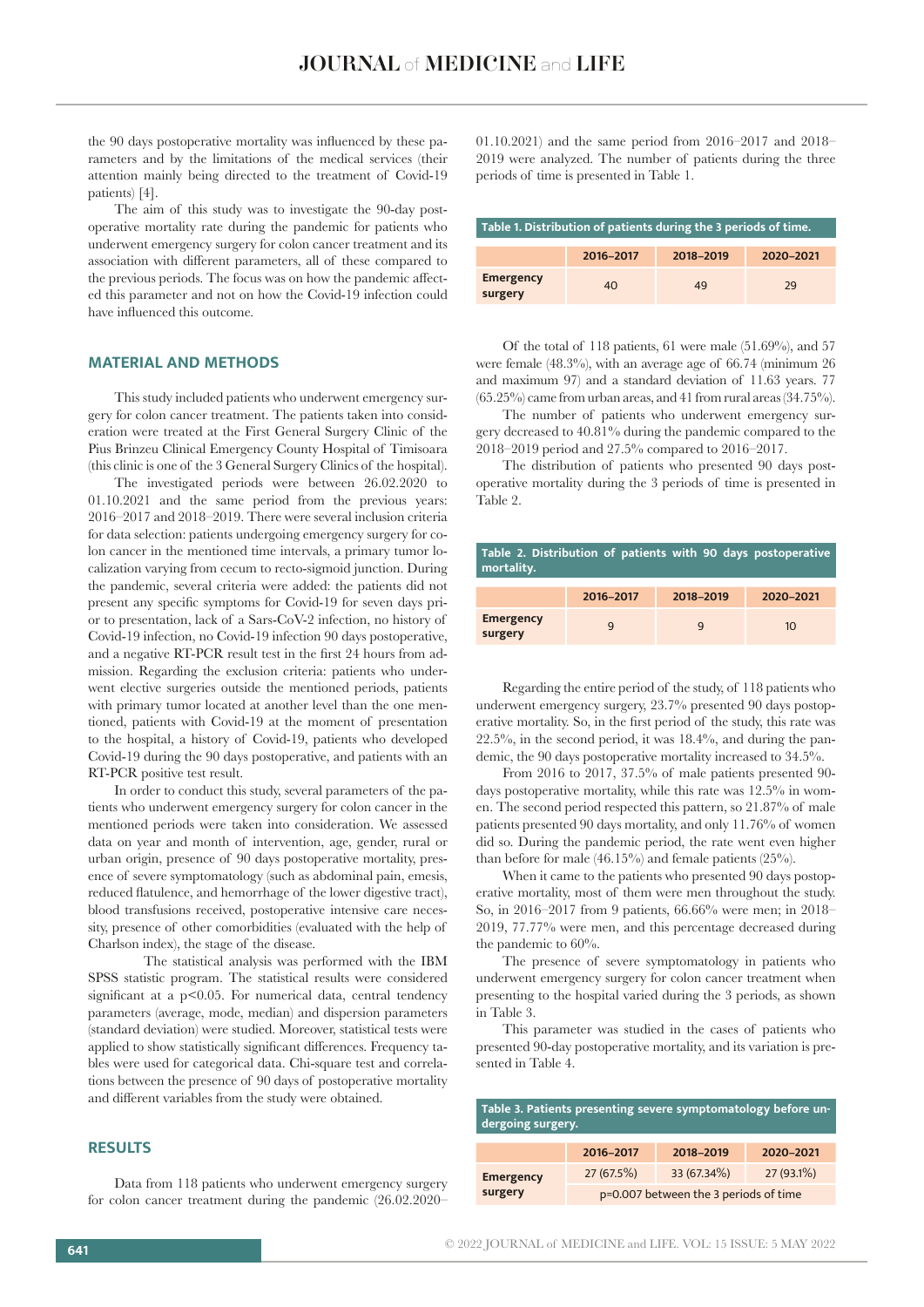| Table 4. Patients with 90 days mortality and severe symptoma-<br>tology when presenting to the hospital. |           |             |             |
|----------------------------------------------------------------------------------------------------------|-----------|-------------|-------------|
|                                                                                                          | 2016-2017 | 2018-2019   | 2020-2021   |
| <b>Emergency</b><br>surgery                                                                              | 5(55%)    | $8(66.6\%)$ | 10 (76.92%) |

During the pandemic period, the statistical analysis presented a correlation between the presence of severe symptomatology when presenting at the hospital and the presence of 90 days postoperative mortality of those patients (p=0.039).

The number of patients who required blood transfusions postoperative and who presented 90 days postoperative mortality is presented in Table 5.

| Table 5. Necessity of blood transfusion in patients with 90 days<br>mortality. |            |           |              |
|--------------------------------------------------------------------------------|------------|-----------|--------------|
|                                                                                | 2016-2017  | 2018-2019 | 2020-2021    |
| <b>Emergency</b><br>surgery                                                    | $9(100\%)$ | $6(50\%)$ | $7(53.38\%)$ |

After statistical analysis, a correlation between the presence of 90 days postoperative mortality and the necessity of blood transfusions was obtained in all 3 periods of time with a p<0.05 in all study periods.

Regarding the necessity of intensive care hospitalization and the 90 days postoperative mortality, there was a correlation obtained for all 3 periods of time between these 2 parameters  $(p<0.001)$ . In the first period of the study,  $44%$  of patients presenting 90 days postoperative mortality required intensive care monitoring; this percentage jumped to 55.55% in the 2018–2019 period and peaked at 77.77% during the pandemic period.

The stage of the disease is an important factor. The distribution of patients who presented 90 days postoperative mortality and the stage of the disease is presented in Table 6.

| Table 6. The stage of the disease presented by the patients with<br>90-day mortality. |           |           |           |
|---------------------------------------------------------------------------------------|-----------|-----------|-----------|
|                                                                                       | 2016-2017 | 2018-2019 | 2020-2021 |
| Stage I-II                                                                            | 3(33.33%) | 2(22.22%) | $0\%$     |
| <b>Stage III-IV</b>                                                                   | 6(66.66%) | 7(77.77%) | 10 (100%) |

Over the 3 periods of time, patients with a lower stage of the disease presented lower mortality rates. During the pandemic, 100% of the patients who presented 90 days postoperative mortality had stage III or IV disease (p=0.013).

Regarding the patients' comorbidities (evaluated with the help of the Charlson index), during the pandemic, there was a significant correlation (p<0.001) between the presence of 90 days postoperative mortality and the Charlson index.

# **DISCUSSION**

In this study, we tried to analyze the impact of the Covid-19 pandemic on 90 days postoperative mortality in patients who

underwent emergency surgery for colon cancer during the 26.02.2020–01.10.2021 period and the same period for the years 2016–2017, and 2018–2019.

Of the 118 patients who underwent emergency surgery for colon cancer treatment, 33.89% were treated in the 2016–2017 period, 41.15% in the second period of the study, and 24.57% during the pandemic. This significant decrease in the number of patients during the pandemic period is worth mentioning. In addition, there were 40.81% fewer patients who underwent emergency surgery during the pandemic than in 2018–2019 and 27.5% fewer than in the first period of the study. Such a decrease in acute presentations of patients with colon cancer during the pandemic period was reported in a study in Denmark, where it was also presented a decrease of 48% regarding the emergency surgeries applied for colon cancer treatment [4]. However, after a thorough investigation of different studies from different countries, the 90 days postoperative mortality rate during the pandemic period is very little presented and discussed. The literature presents few studies on the effect of the Covid-19 pandemic on emergency treatment for colon cancer [5–7].

This pandemic had a massive impact on the usual activity of surgical clinics. The indications of visiting the hospitals only when developing severe symptomatology, together with the fear of patients contacting the new coronavirus, led to fewer patients that presented to the hospital. Given that most of the doctors and medical resources were directed to the support and expansion of intensive care capacity, this led to a decrease in the number of surgeries performed [8–12]. There are studies presenting that patients who did not present Covid-19 could undergo surgical procedures for colon cancer treatment during the pandemic, as long as the human and medical resources permit it. However, it must be considered the risk of contacting the Sars-CoV-2 virus in the hospital, but such risk can be significantly reduced by respecting the epidemiological norms [13].

During the entire period of the study, the patients who underwent emergency surgery for colon cancer treatment presented a 23.7% rate of 90 days postoperative mortality. This rate grew from 22.5% during the first period of the study to 34.5% during the pandemic, a growth of almost 50%. When comparing the pandemic rate to the 2018–2019 period, there was almost a doubling in the rate of 90 days mortality, from 18.4% to 34.5%.

This higher mortality rate during the pandemic could also be due to the delay in the diagnosis of the patients, which led to its evolution and severe symptomatology [14, 15]. It is worth mentioning that postponing a surgical treatment more than 6 to 8 weeks must be avoided, because it negatively impacts the patient's survival in the short and long term [16].

In a study from Denmark, the 90 days mortality rate varies from  $31\%$  in 2005 to  $24\%$  in 2015, these rates being similar to the ones in our study, where there is also a decrease in the 90 days postoperative mortality rate from 22.5% to 18.4%, regarding the periods before the pandemic [17]. In this study, there is no statistically significant difference between the 3 periods; however, it shows an increase of almost 50% from the first period and almost 100% from the 2018–2019 period when it comes to 90 days of postoperative mortality. The lack of statistically significant difference between the pre-pandemic and the pandemic period regarding this aspect is also presented in a study in England [18]. However, this can be explained by the delay in applying epidemiological norms in this country.

The patients who presented severe symptomatology during the 3 periods of time were presented in Table 3. After the statistical analysis resulted in a  $p=0.007$ , showing statistically significant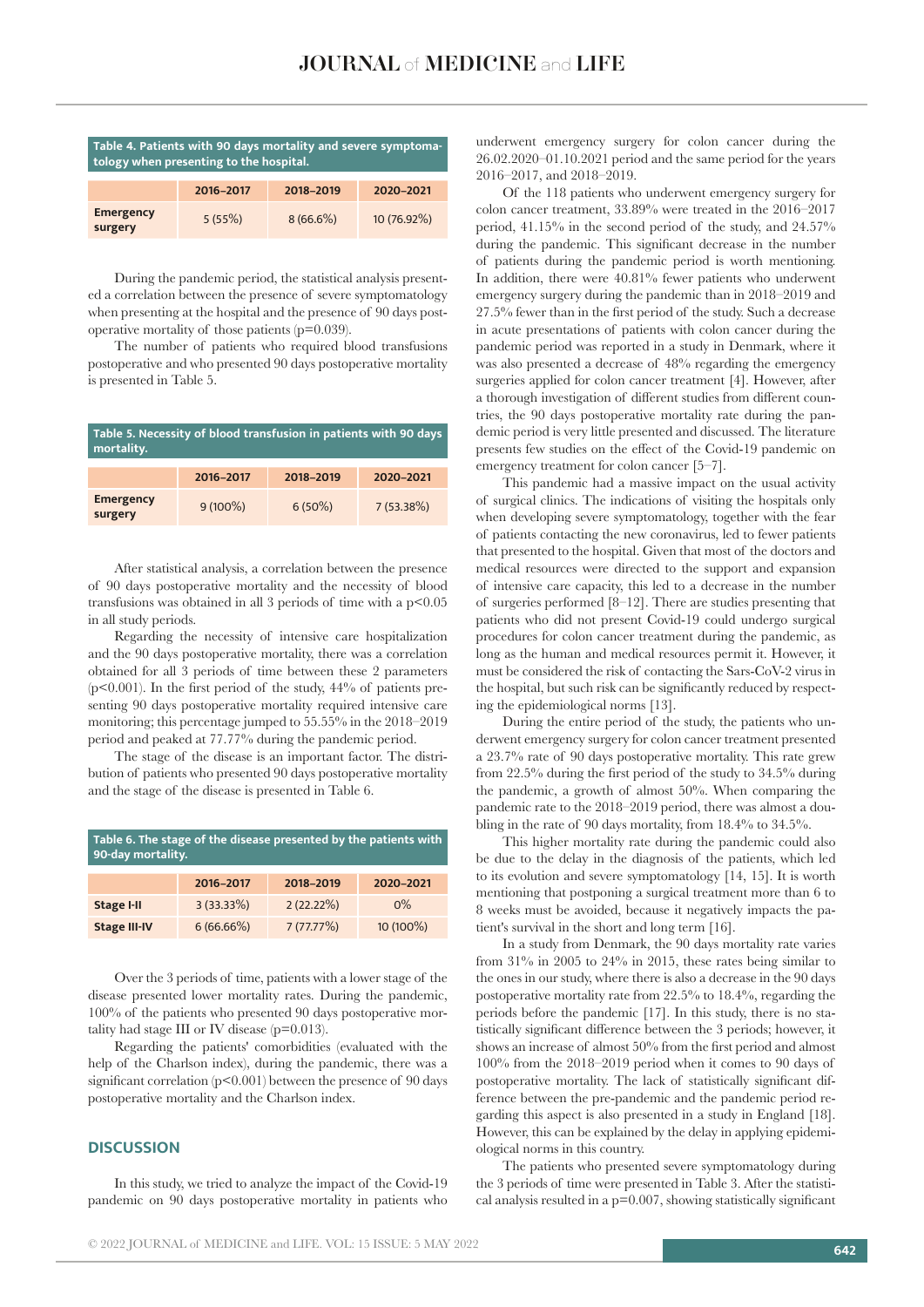differences between the 3 periods of time regarding the presence of severe symptomatology, during the pandemic, only one patient did not present severe symptomatology when presenting to the hospital. This aspect was also mentioned in the literature; during the pandemic, patients presented more severe symptomatology, with studies showing statistically significant differences between the pre-pandemic and the pandemic period  $(p<0.001)$  [4]. Moreover, some studies showed an increase of 20.9% in patients who presented severe symptomatology during the pandemic [19].

When it came to patients who presented 90 days postoperative mortality and severe symptomatology when arriving at the hospital, the percentage increased from 55% during the first period to 66.66% during the 2018–2019 period and 76.92% during the pandemic. After the statistical analysis regarding the correlation between the presence of 90-day postoperative mortality and the presence of severe symptomatology, a p=0.039 was obtained for the patients in the pandemic period. The patient's presentation with severe symptomatology is due to patients' fear, postponing the elective interventions (which became emergency ones), and authorities' indications of not visiting the hospitals unless there is more severe symptomatology and the necessity for emergency treatment [8].

Regarding the association between the 90 days postoperative mortality and the necessity of blood transfusions a p<0.001 was obtained, showing a correlation between the two parameters during all three periods of the study. Also, from all the patients that presented 90 days mortality, 78.6% required blood transfusions, whereas, from those who survived more than 90 days, only 31.1% received transfusions. Studies showed that a lower level of pre-operative hemoglobin and a blood transfusion necessity were reported as predictive factors for 1-year postoperative mortality [20]. During the pandemic period, this aspect was justified by postponing surgical acts, delaying the treatment, the increase in severity of symptomatology when presenting to the hospital, and a severe alteration of biological parameters.

The rate of patients presenting 90 days postoperative mortality and needing monitoring in intensive care units was 44.4% during 2016–2017; during the pandemic, this proportion increased by 75%. When it came to comparing 2018–2019 to the 2020–2021 period, an increase of 40% was reported. This shows that more patients needed to be hospitalized in intensive care units during the pandemic due to their advanced pathology, severe symptomatology, the delay in diagnosis and treatment, and the fear of visiting the hospitals.

It is reported that 2.3 million surgeries were postponed during the pandemic period [2, 3]. Most of them were patients who presented an early stage of colon cancer. As presented in Table 5, it can be noticed that during the pandemic, the patients who presented 90-day mortality had stage III or IV. This led to an association between the presence of 90-day postoperative mortality (p=0.013) and the stage of the disease during the pandemic, showing that people presented themselves in a more advanced stage, which influenced their outcome. This predominance of stage III and IV patients during the pandemic was reported in other studies, however, without identifying a significant difference between the two periods from a statistical point of view [4].

This study showed a correlation between 90-days postoperative mortality and the Charlson index during the pandemic (p<0.001). These patients presented an average index of 5.23 during the pandemic. When it came to literature, no statistically significant differences were reported between the periods regarding the Charlson index. However, patients who presented 90 days postoperative mortality had a higher average index than the others [4].

# **CONCLUSIONS**

The Covid-19 generated pandemic had a massive influence on healthcare systems worldwide. Restrictions imposed by authorities on the population and healthcare systems led to a decrease in the number of emergency surgeries performed for colon cancer treatment during the pandemic.

This study reported an increase in the 90-days postoperative mortality rate in patients who underwent emergency surgery for colon cancer during the pandemic, from 22.5% to 34.5% (compared to the 2016–2017 period) and from 18.4% to 34.5% (compared to the 2018–2019 period).

Due to restrictions and patients' fear, the rate of patients with severe symptomatology when presenting to the hospital was significantly higher during the pandemic than previous periods of time (p=0.007). Moreover, a correlation between the presence of severe symptomatology and 90 days postoperative mortality during the pandemic was obtained (p=0.039).

Regarding the disease stage, all patients who presented 90-days postoperative mortality had stage III or IV of cancer. After applying the statistical tests, a correlation between the two parameters during the pandemic period was obtained (p=0.013). Lastly, during the pandemic, the Charlson index correlated with the 90-days postoperative mortality rate (p<0.001).

The pandemic period had an important impact on the outcome of patients who underwent emergency surgery to treat colon cancer. Since the pandemic reduced the number of surgeries performed, a rise in the number of patients who require treatment for colon cancer is expected in the near future.

# **ACKNOWLEDGMENTS**

#### **Conflict of interest**

The authors declare no conflict of interest.

#### **Ethical approval**

The data collection was realized after obtaining the approval of the Ethics Commission of the Timisoara County Hospital (number: 288/18.03.2022)

### **Authorship**

Conceptualization, CVIF, CM, and SO; Methodology, CVIF, AO, SO; Software, CVIF; Validation, CVIF, CM, RB, and SO; Formal Analysis, AO, SO; Investigation, CVIF, AO, RB, and SO; Resources, CVIF, CM, RB, AO, and SO; Data Curation, CVIF; Writing – Original Draft Preparation, CVIF, SO; Writing – Review & Editing, CVIF, CM, RB, and SO; Visualization, CVIF, and SO; Supervision, SO; Project Administration, CVIF.

#### **REFERENCES**

- 1. Li Q, Guan X, Wu P, Wang X, *et al.* Early Transmission Dynamics in Wuhan, China, of Novel Coronavirus-Infected Pneumonia. N Engl J Med. 2020 Mar 26;382(13):1199-1207. doi: 10.1056/NEJMoa2001316.
- 2. COVIDSurg Collaborative. Global guidance for surgical care during the COVID-19 pandemic. Br J Surg. 2020 Aug;107(9):1097-1103. doi: 10.1002/ bjs.11646.
- 3. Tan KK, Lau J. Cessation of cancer screening: An unseen cost of the COVID-19 pandemic? Eur J Surg Oncol. 2020 Nov;46(11):2154-2155. doi: 10.1016/j.ejso.2020.05.004.
- Smith HG, Jensen KK, Jørgensen LN, Krarup PM. Impact of the COVID-19 pandemic on the management of colorectal cancer in Denmark. BJS Open. 2021 Nov 9;5(6):zrab108. doi: 10.1093/bjsopen/zrab108.
- 5. Maringe C, Spicer J, Morris M, Purushotham A, *et al.* The impact of the COVID-19 pandemic on cancer deaths due to delays in diagnosis in England,